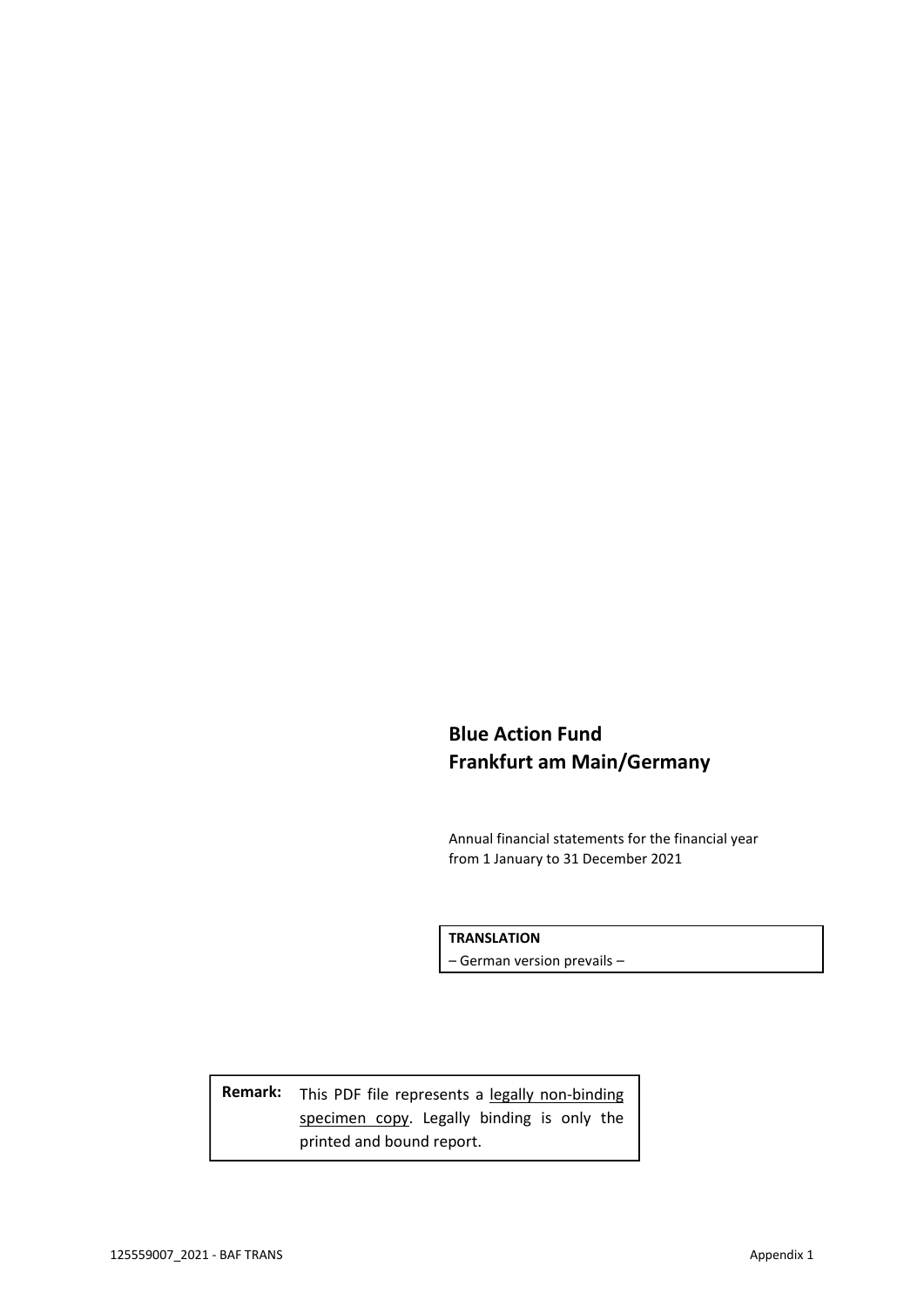# **Blue Action Fund, Frankfurt am Main/Germany Balance sheet as at 31 December 2021**

| <b>Assets</b>                          |                |                                             |               |                |               | <b>Equity and</b><br>liabilities |
|----------------------------------------|----------------|---------------------------------------------|---------------|----------------|---------------|----------------------------------|
| 31 Dec. 2021                           | 31 Dec. 2020   |                                             | 31 Dec. 2021  | 31 Dec. 2021   | 31 Dec. 2020  | 31 Dec. 2020                     |
| <b>EUR</b>                             | <b>EUR</b>     |                                             | <b>EUR</b>    | <b>EUR</b>     | <b>EUR</b>    | <b>EUR</b>                       |
| A. Fixed assets                        |                |                                             |               |                |               |                                  |
|                                        |                | A. Equity<br>I. Foundation capital          |               |                |               |                                  |
| I. Property, plant and equipment       |                | 1. Initial endowment                        | 2,000,000.00  |                | 2,000,000.00  |                                  |
| 4,765.00                               |                |                                             |               |                |               |                                  |
| Operating and office equipment         | 5,312.00       | 2. Spendable capital                        | 1,795,975.10  |                | 2,095,975.10  |                                  |
|                                        |                |                                             |               | 3,795,975.10   |               | 4,095,975.10                     |
| <b>II. Financial assets</b>            |                | II. Reserves                                |               |                |               |                                  |
| 66,096,066.75<br>Investment securities | 57,247,863.32  | 1. Capital reserves                         | 92,700,784.80 |                | 83,034,261.43 |                                  |
| 66,100,831.75                          | 57,253,175.32  | 2. Earnings reserves                        | 11,182,643.95 |                | 9,718,945.81  |                                  |
|                                        |                |                                             |               | 103,883,428.75 |               | 92,753,207.24                    |
| <b>B. Current assets</b>               |                |                                             |               |                |               |                                  |
|                                        |                | III. Funds carried forward                  |               | 2,629,027.85   |               | 0.00                             |
| 3,275,763.53<br>I. Other assets        | 270,544.84     |                                             |               | 110,308,431.70 |               | 96,849,182.34                    |
| II. Bank balances<br>46,170,259.96     | 41,933,504.83  | <b>B. Provisions</b>                        |               |                |               |                                  |
| 49,446,023.49                          | 42,204,049.67  | Other provisions                            |               | 174,739.87     |               | 151,863.53                       |
|                                        |                |                                             |               |                |               |                                  |
| <b>C. Prepaid expenses</b>             | 750.00<br>0.00 | <b>C.</b> Liabilities                       |               |                |               |                                  |
|                                        |                | 1. Liabilities from conditionally repayable | 4,999,999.78  |                | 2,437,499.78  |                                  |
|                                        |                | donations                                   |               |                |               |                                  |
|                                        |                | 2. Trade payables                           | 1,379.92      |                | 2,752.47      |                                  |
|                                        |                | 3. Other liabilities                        | 63,053.97     |                | 15,926.87     |                                  |
|                                        |                |                                             |               | 5,064,433.67   |               | 2,456,179.12                     |
| 115,547,605.24                         | 99,457,224.99  |                                             |               | 115,547,605.24 |               | 99,457,224.99                    |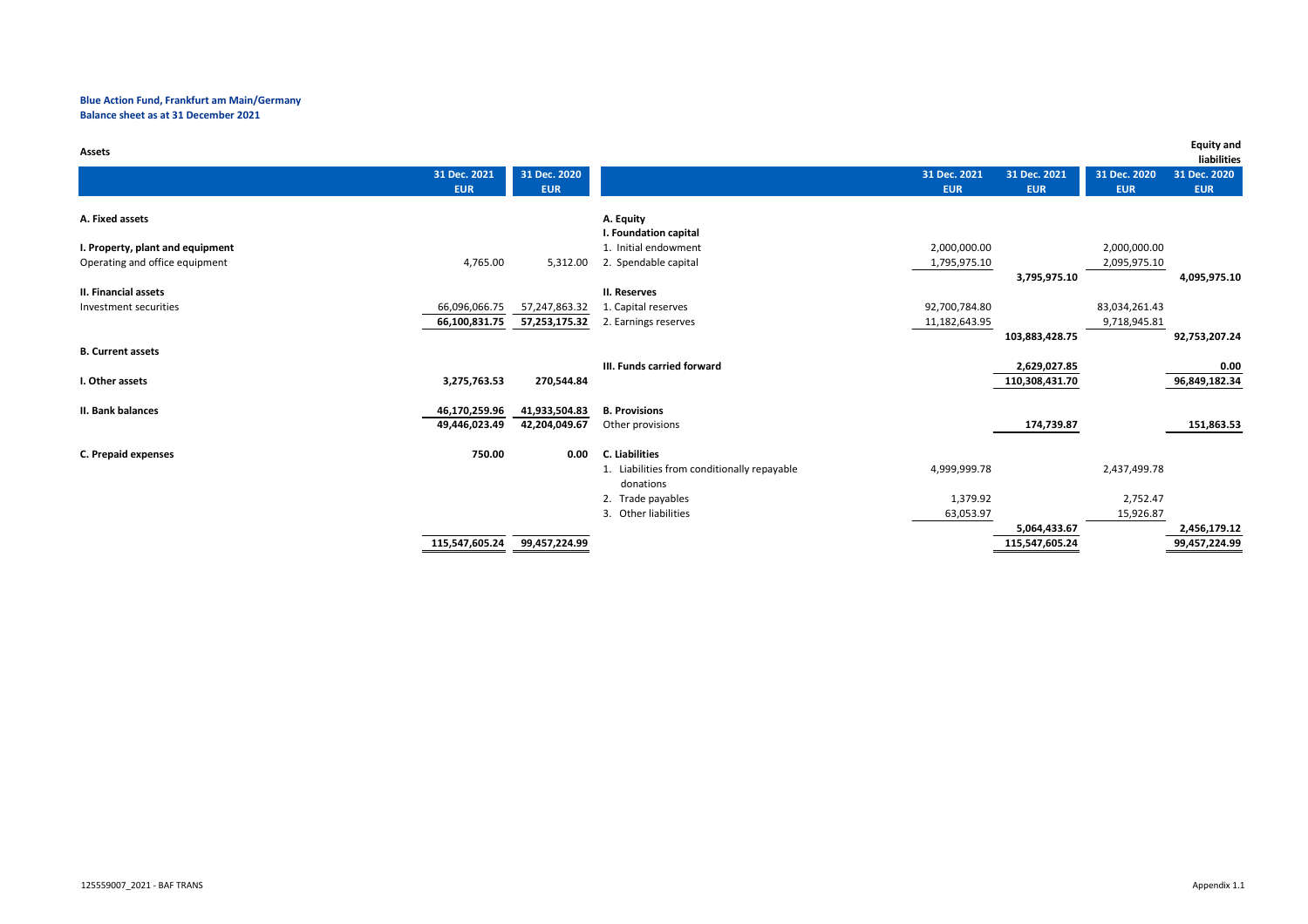# **Blue Action Fund, Frankfurt am Main/Germany**

**Statement of profit and loss for the financial year from 1 January to 31 December 2021**

|                                                      | 2021<br><b>EUR</b> | 2021<br><b>EUR</b> | 2020<br><b>EUR</b> | 2020<br><b>EUR</b> |
|------------------------------------------------------|--------------------|--------------------|--------------------|--------------------|
| 1. Net investment income and other income            |                    |                    |                    |                    |
| Investment income<br>a)                              |                    |                    |                    |                    |
| aa) Dividends                                        | 559,610.41         |                    | 367,177.13         |                    |
| ab) Interest and similar income                      | 451,537.63         |                    | 401,463.01         |                    |
| ac) Fund distributions                               | 0.00               |                    | 66,705.30          |                    |
| ad) Realised capital gains                           | 1,304,816.46       |                    | 0.00               |                    |
| ae) Exchange gains                                   | 176,304.80         |                    | 102.90             |                    |
|                                                      |                    | 2,492,269.30       |                    | 835,448.34         |
| Expenses from realised asset reclassifications<br>b) |                    | 0.00               |                    | $-262,135.80$      |
| Expenses for asset investments<br>C)                 |                    | $-634, 118.76$     |                    | $-515,095.44$      |
| d)<br>Expenses from currency translation             |                    | $-685,859.57$      |                    | $-19,416.40$       |
|                                                      |                    |                    |                    |                    |
| Net investment income                                |                    | 1,172,290.97       |                    | 38,800.70          |
| Grants, subsidies and other income<br>e)             |                    | 8,140,885.77       |                    | 6,986,502.86       |
| <b>Net income</b>                                    |                    | 9,313,176.74       |                    | 7,025,303.56       |
| 2. Programme grants and projects and other expenses  |                    |                    |                    |                    |
| Direct project support                               |                    | $-7,685,572.50$    |                    | $-4,921,460.10$    |
| Programme development and management                 |                    | $-602,832.67$      |                    | $-419,381.52$      |
| Administrative and other expenses                    |                    |                    |                    |                    |
| Administrative expenses<br>a)                        | $-321,886.70$      |                    | $-311,917.71$      |                    |
| Fundraising and communications<br>b)                 | $-26,688.48$       |                    | $-11,991.12$       |                    |
|                                                      |                    | $-348,575.18$      |                    | $-323,908.83$      |
| <b>Total project and other expenses</b>              |                    | -8,636,980.35      |                    | $-5,664,750.45$    |
| 3. Profit/loss for the year                          |                    | 676,196.39         |                    | 1,360,553.11       |
|                                                      |                    |                    |                    |                    |
| 4. Funds carried forward from the previous year      |                    | 0.00               |                    | 0.00               |
| 5. Withdrawals from spendable capital                |                    | 300,000.00         |                    | 300,000.00         |
| <b>6. Transfers from reserves</b>                    |                    |                    |                    |                    |
| Transfers from capital reserves<br>a)                | 3,116,529.60       |                    | 1,651,474.90       |                    |
| Transfers from earnings reserves<br>b)               | 2,452,712.79       |                    | 2,127,348.10       |                    |
|                                                      |                    | 5,569,242.39       |                    | 3,778,823.00       |
| 7. Transfers to earnings reserves                    |                    | $-3,916,410.93$    |                    | $-5,439,376.11$    |
| 8. Funds carried forward                             |                    | 2,629,027.85       |                    | 0.00               |
|                                                      |                    |                    |                    |                    |

125559007\_2021 - BAF TRANS Appendix 1.2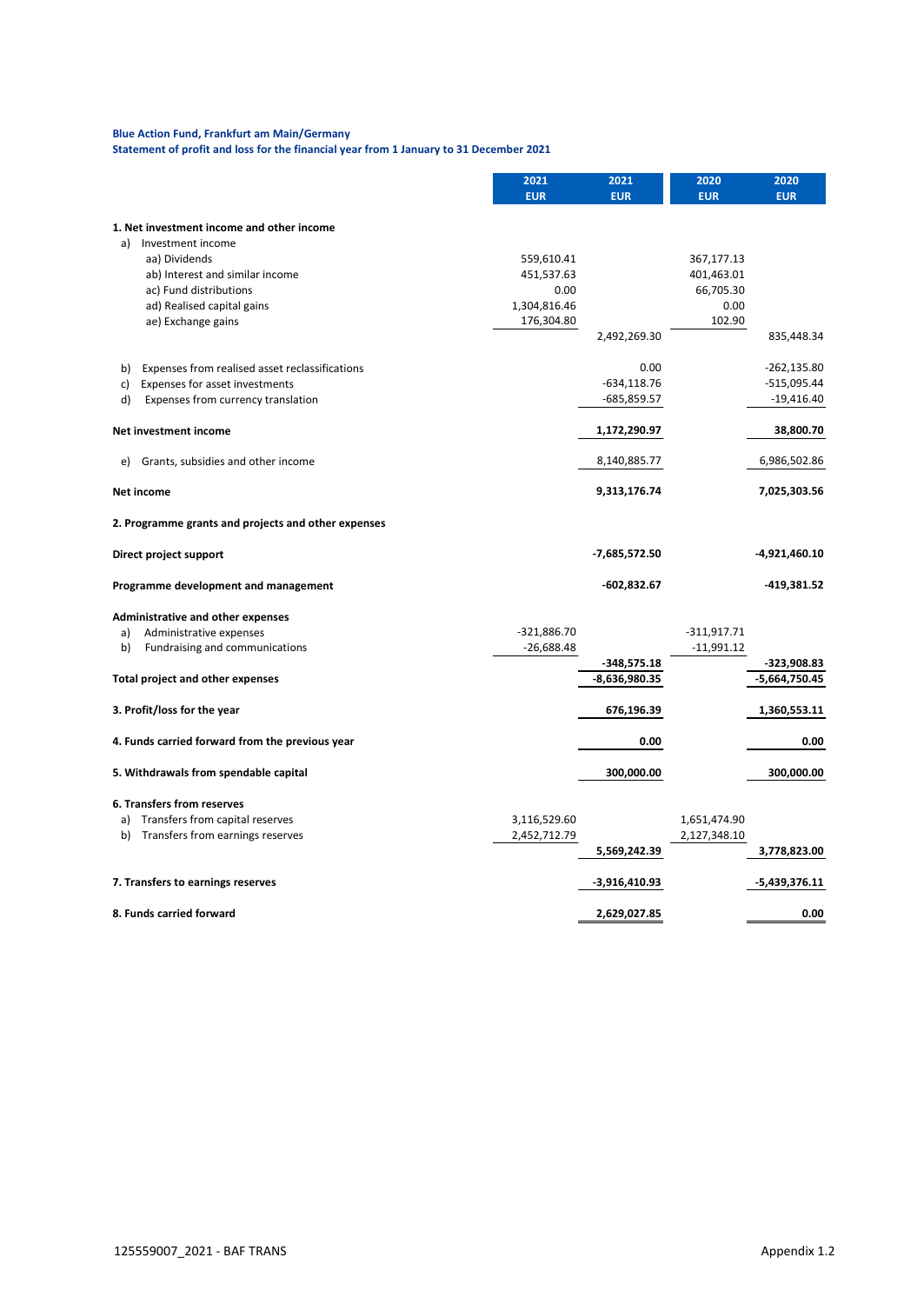# **Blue Action Fund, Frankfurt am Main/Germany**

# **Notes to the financial statements for the financial year 2021**

# **General information and explanations on the annual financial statements**

Blue Action Fund was established as foundation under civil law under the name Blue Action Fund with foundation business dated 1 December 2016. The recognition by the district president took place on 7 December 2016. The Foundation is registered within the foundation register of the Darmstadt/Germany district.

The financial year principally corresponds to the calendar year. The annual financial statements as of 31 December 2021 were prepared in accordance with the requirements under German commercial law as well as in compliance with the supplementary provisions of the charter The Foundation generally complied with the requirements of the German Commercial Code (HGB) applicable to small business corporations (Sec. 267 (1) HGB).

As regards the classification of the balance sheet and the statement of profit and loss, the particularities that arise from the activity of the Foundation were taken into account. The statement of profit and loss has been prepared based on the cost of sales format in accordance with Sec. 275 (3) HGB, taking into account the particularities under foundation law.

# **Recognition and measurement policies**

Deviating from the prior year, custody fees for bank balances used to pay administrative expenses were reported under administrative expenses in the fiscal year and no longer under expenses for the investment of assets. If the same disclosure had been chosen in the prior year as in the financial year, the expenses from the investment of assets would have been EUR 105,436.35 lower in the prior year and the administrative expenses would have been higher by this amount. Apart thereof, the accounting and valuation principles applied unchanged when compared to the prior year.

Property, plant and equipment and long-term financial assets are measured at acquisition cost in accordance with Sec. 255 (1) HGB. Wear and tear of property, plant and equipment is taken into account through depreciation, measured on the basis of the useful lives accepted under tax principles using the straight-line method. Long-term financial assets are written down to the lower fair value in case of lasting permanent impairment. The Foundation does not exercise the option in case of a presumably temporary impairment in value.

Other current assets are measured at the lower of acquisition cost or fair value on balance sheet date.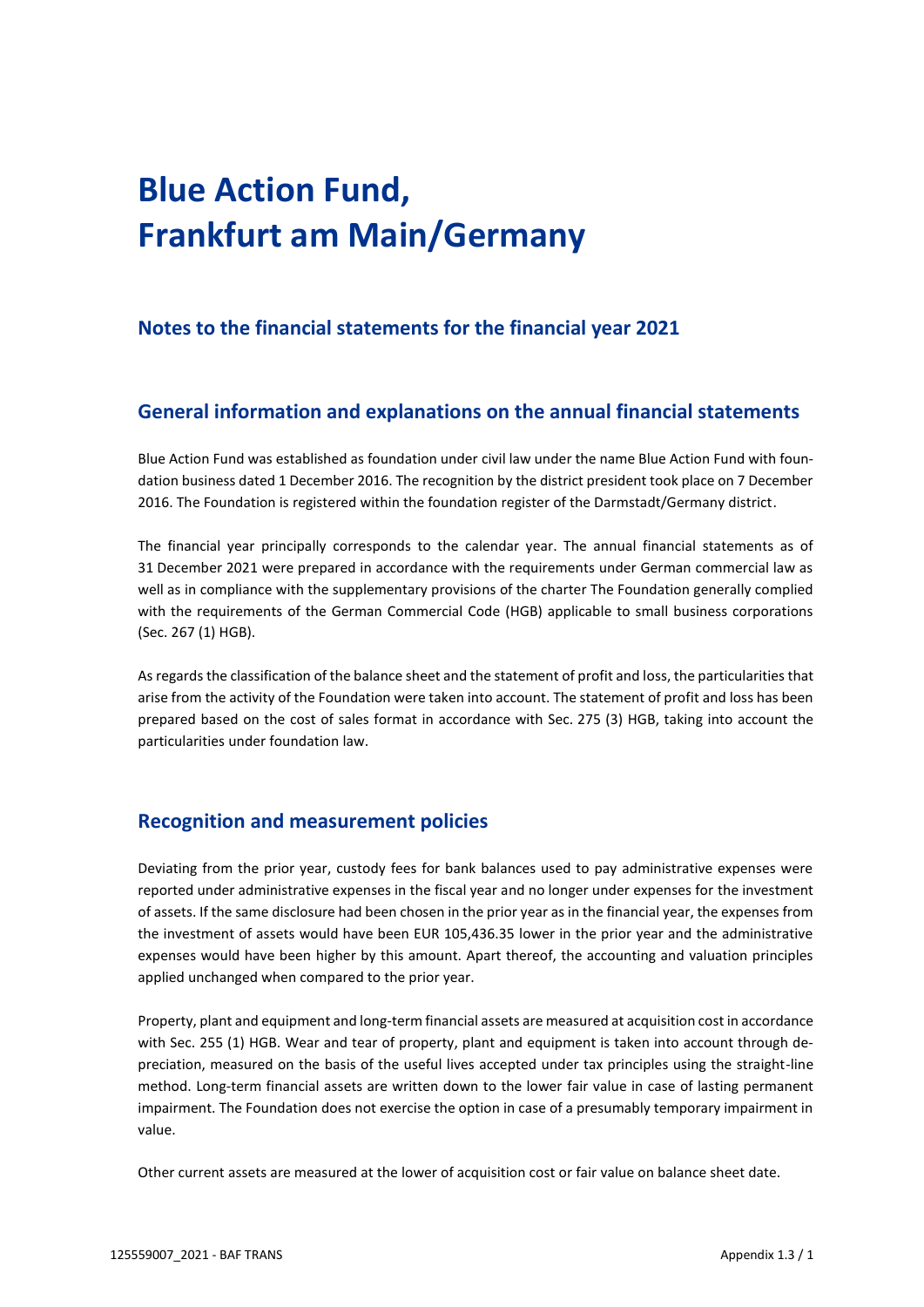Bank balances are recognised at nominal value.

Other provisions cover all risks and contingent liabilities identifiable as of the balance sheet date. They are recognised at settlement amount based on sound business judgement.

Liabilities are carried at settlement amount.

Transactions denominated in foreign currencies are generally recorded at the rate in effect on the date of transaction. Receivables and liabilities denominated in foreign currencies are translated at the rate in effect on the day of origin. Foreign currency items are generally translated as of the balance sheet date in accordance with the provisions under Sec. 256a HGB at the middle spot exchange rate in effect on balance sheet date.

# **Notes to the balance sheet**

## **Fixed assets**

Classification of and movements in fixed assets are given in the attached statement of movements in fixed assets.

# **Financial assets**

As regards the security portfolio making part of the long-term financial assets with a book value of EUR 66,096,066.75 as of the end of the reporting year, the following securities are disclosed at fair value (market rates as of balance sheet date):

|                                        | <b>Nominal</b><br>value/number | <b>Book value</b> | Fair<br>value |
|----------------------------------------|--------------------------------|-------------------|---------------|
|                                        |                                | <b>EUR</b>        | <b>EUR</b>    |
| <b>Bonds</b>                           | <b>EUR</b>                     |                   |               |
|                                        |                                |                   |               |
| Vonovia EMTN Sr.35 Tr.1 (16 Jun. 2027) | 700,000.00                     | 701,755.95        | 692,715.00    |
| Koninklijke MTN Sr.1 (11 Sep. 2028)    | 1,000,000.00                   | 1,037,240.58      | 1,030,235.00  |
| Wienerberger AG EO-Schuldv. 2% 24      | 500,000.00                     | 531,609.10        | 518,675.00    |
| Federal Republic of Germany 0.5% 27    | 375,000.00                     | 398,536.60        | 394,706.25    |
| CNP Assurances S.A. 2.75% 29           | 500,000.00                     | 577,251.83        | 558,500.00    |
| Portugal, Republic                     | 400,000.00                     | 407,631.00        | 406,120.00    |
| Merck Financial Services GmbH          | 300,000.00                     | 317,400.74        | 308,847.00    |
| Covestro AG                            | 400,000.00                     | 409,961.18        | 407,760.00    |
| Terna Elettrica                        | 300,000.00                     | 306,084.30        | 290,610.00    |
| Italy (1 Aug. 2026)                    | 4,000,000.00                   | 3,997,320.00      | 3,928,800.00  |
| Vonovia Finance EMTN (15 Dec. 2023)    | 300,000.00                     | 324,945.00        | 313,710.00    |
| Deutsche Pfandbriefbank (7 Feb. 2023)  | 300,000.00                     | 305,946.00        | 302,610.00    |
| Unibail-Rodamco EMTN (15 Sep. 2025)    | 300,000.00                     | 313,045.00        | 307,560.00    |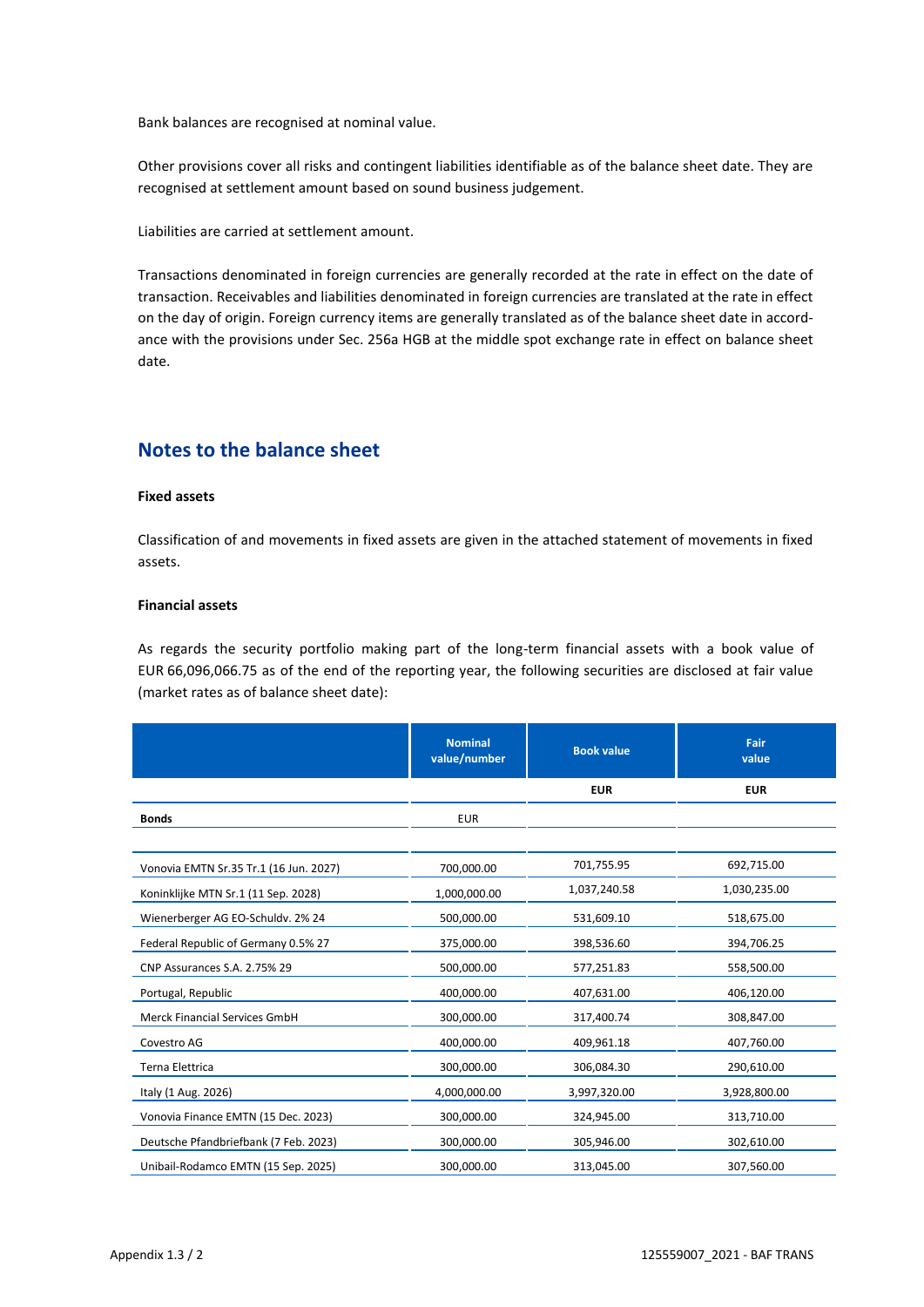|                                                        | <b>Nominal</b><br>value/number | <b>Book value</b> | Fair<br>value |
|--------------------------------------------------------|--------------------------------|-------------------|---------------|
| Unibail-Rodamco-Westfield EMTN (9 Apr. 2025)           | 300,000.00                     | 318,900.00        | 310,710.00    |
| Italy (15 Sep. 2022)                                   | 275,000.00                     | 283,654.25        | 278,795.00    |
| Portugal (15 Feb. 2024)                                | 350,000.00                     | 445,043.00        | 391,650.00    |
| Portugal (17 Oct. 2022)                                | 250,000.00                     | 268,690.25        | 255,720.00    |
| Romania (24 Apr. 2024)                                 | 500,000.00                     | 564,062.50        | 538,950.00    |
| Croatia (11 Mar. 2025)                                 | 400,000.00                     | 452,182.00        | 438,760.00    |
| MERLIN Properties EMTN Sr.1 (25 Apr. 2023)             | 250,000.00                     | 263,750.00        | 255,690.00    |
| Sumitomo Mitsui Financial Group EMTN (11 Oct.<br>2024) | 300,000.00                     | 309,028.00        | 307,563.00    |
| Mitsubishi UFJ Financial Group (26 Jan. 2023)          | 400,000.00                     | 407,730.00        | 404,000.00    |
| Sumitomo Mitsui Financial Group EMTN (23 Jul.<br>2023) | 300,000.00                     | 307,233.00        | 304.605.00    |
| Chile (2 Jul. 2031)                                    | 500,000.00                     | 507,700.00        | 500,000.00    |
| Fiserv (1 Jul. 2023)                                   | 300,000.00                     | 302,727.00        | 300,939.00    |
| Eurofima Basel (9 Feb. 2024)                           | 400,000.00                     | 408,018.40        | 404,336.00    |
| Romania (8 Dec. 2026)                                  | 300,000.00                     | 320,742.00        | 314,580.00    |
| Stryker (3 Dec. 2024)                                  | 500,000.00                     | 503,645.00        | 502,460.00    |
| KFW (15 Jun. 2029)                                     | 500,000.00                     | 507,566.50        | 501,265.00    |
| Bayerische Landesbank (10 Feb. 2028)                   | 500,000.00                     | 498,050.00        | 490,350.00    |
| Commerzbank EMTN Sr.961 (1 Sep. 2027)                  | 500,000.00                     | 504,665.00        | 498,100.00    |
| Unibail-Rodamco EMTN (27 Feb. 2027)                    | 500,000.00                     | 522,291.00        | 512,500.00    |
| Aeroports de Paris ADP EMTN (2 Apr. 2030)              | 300,000.00                     | 365,550.00        | 341,850.00    |
| Teleperformance (26 Nov. 2027)                         | 500,000.00                     | 500,570.00        | 475,450.00    |
| <b>BNP Paribas (13 Apr. 2027)</b>                      | 400,000.00                     | 399,228.00        | 389,120.00    |
| Credit Agricole (20 Apr. 2028)                         | 500,000.00                     | 502,150.00        | 493,150.00    |
| Merck (12 Dec. 2074)                                   | 400,000.00                     | 437,600.00        | 433,860.00    |
| Covestro (25 Sep. 2024)                                | 500,000.00                     | 532,875.88        | 521,655.00    |
| LEG Immobilien (23 Jan. 2024)                          | 500,000.00                     | 514,566.00        | 510,200.00    |
| Covivio (17 Oct. 2024)                                 | 500,000.00                     | 532,091.89        | 521,200.00    |
| Euronext (18 Apr. 2025)                                | 500,000.00                     | 518,321.50        | 513,760.00    |
| SoftBank Group (20 Apr. 2023)                          | 500,000.00                     | 524,419.00        | 510,020.00    |
| Netflix (15 May 2027)                                  | 400,000.00                     | 465,600.00        | 459,580.00    |
| Nasdag (28 Mar. 2029)                                  | 500,000.00                     | 549,057.60        | 534,500.00    |
| SKF (17 Sep. 2025)                                     | 500,000.00                     | 526,365.00        | 518,310.00    |
| Becton Dickinson Euro Finance (4 Jun. 2026)            | 500,000.00                     | 520,025.60        | 517,540.00    |
| Deutsche Bahn Finance FTFN (22 Jan. 2025)              | 600,000.00                     | 606,095.00        | 597,528.00    |
| HeidelbergCement Finance Luxembourg (1 Dec.<br>2027)   | 400,000.00                     | 421,904.00        | 414,660.00    |
| Infineon Technologies (31 Mar. 2025)                   | 500,000.00                     | 520,089.00        | 517,125.00    |
| Stryker (1 Mar. 2029)                                  | 500,000.00                     | 510,828.80        | 505,000.00    |
| RELX Finance (10 Mar. 2028)                            | 500,000.00                     | 508,270.00        | 500,950.00    |
| Prosus (3 Aug. 2028)                                   | 600,000.00                     | 614,801.00        | 605,112.00    |
| Aroundtown EMTN (16 Jul. 2026)                         | 500,000.00                     | 490,390.00        | 487,700.00    |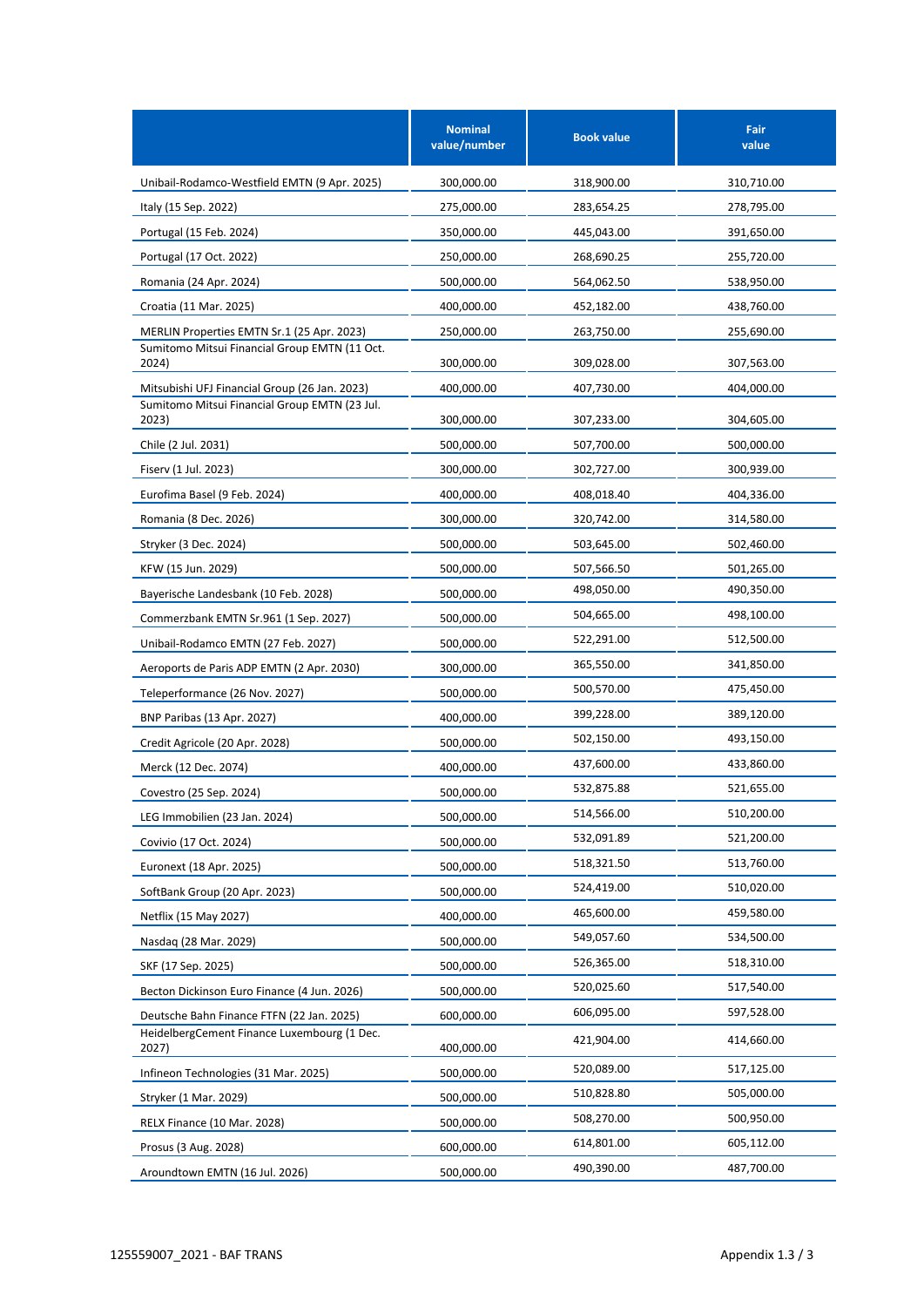| <b>Nominal</b><br>value/number | <b>Book value</b> | Fair<br>value |
|--------------------------------|-------------------|---------------|
| 450,000.00                     | 448,159.50        | 440,275.50    |
| 300,000.00                     | 304,197.00        | 295,320.00    |
|                                | 28,637,559.95     | 28,075,686.75 |
|                                |                   |               |

| <b>Shares</b>                                   | Units |               |               |
|-------------------------------------------------|-------|---------------|---------------|
| Visa Inc.                                       | 2690  | 537,590.48    | 516,696.38    |
| Allianz SE vink.registered shares               | 2000  | 421,106.02    | 414,100.00    |
| Kone Corp.(New)                                 | 5000  | 359,664.09    | 312,400.00    |
| ProCredit Holding AG & Co.KGaA                  | 25250 | 287,969.00    | 202,505.00    |
| Swiss Re AG                                     | 1400  | 132,638.69    | 121,925.89    |
| Cembra Money Bank Ltd.                          | 1250  | 113,152.97    | 80,145.21     |
| Ping An Insurance (Group) Company of China Ltd. | 8800  | 79,295.43     | 56,050.91     |
| Fuchs Petrolub SE                               | 3400  | 141,254.33    | 135,728.00    |
| Bouygues S.A.                                   | 5180  | 186,372.16    | 162,289.40    |
| Unibail-Rodamco-Westfield SE                    | 1070  | 127,795.25    | 65,045.30     |
| Swire Properties Ktd.                           | 37800 | 107,352.11    | 83,134.19     |
| Astellas Pharma Inc.                            | 7200  | 108,138.22    | 103,246.66    |
| Koninklijke KPN N.V.                            | 31500 | 89,654.26     | 86,278.50     |
| Singapore Telecommunications Ltd.               | 44000 | 87,917.74     | 66,592.73     |
| Cable One Inc.                                  | 75    | 119,550.09    | 117,265.99    |
| Ascendas Real Estate Investment Trust           | 58400 | 114,815.94    | 111,304.24    |
| Borgwarner Inc.                                 | 6510  | 264,750.55    | 257,413.50    |
| JP Morgan Chase & Co.                           | 890   | 128,913.08    | 124,435.11    |
| PayPal Holdings Inc.                            | 1100  | 233,596.53    | 186,209.09    |
|                                                 |       | 3,641,526.94  | 3,202,766.10  |
|                                                 |       |               |               |
| Other shares                                    | Units |               |               |
| Amaron AB                                       |       | 539,872.47    | 524,445.19    |
| Cibus Enterprise Fund II                        |       | 536,767.85    | 515,152.10    |
|                                                 |       | 1,076,640.32  | 1,039,597.29  |
|                                                 |       |               |               |
|                                                 |       | 33,355,727.21 | 32,318,050.14 |

As of 31 December 2021, no write-downs to the lower market rates were made for these long-term financial assets, since the impairment is not expected to be of permanent nature. This assumption is justified by the fact that these market values showed only short-term and low fluctuations in the past.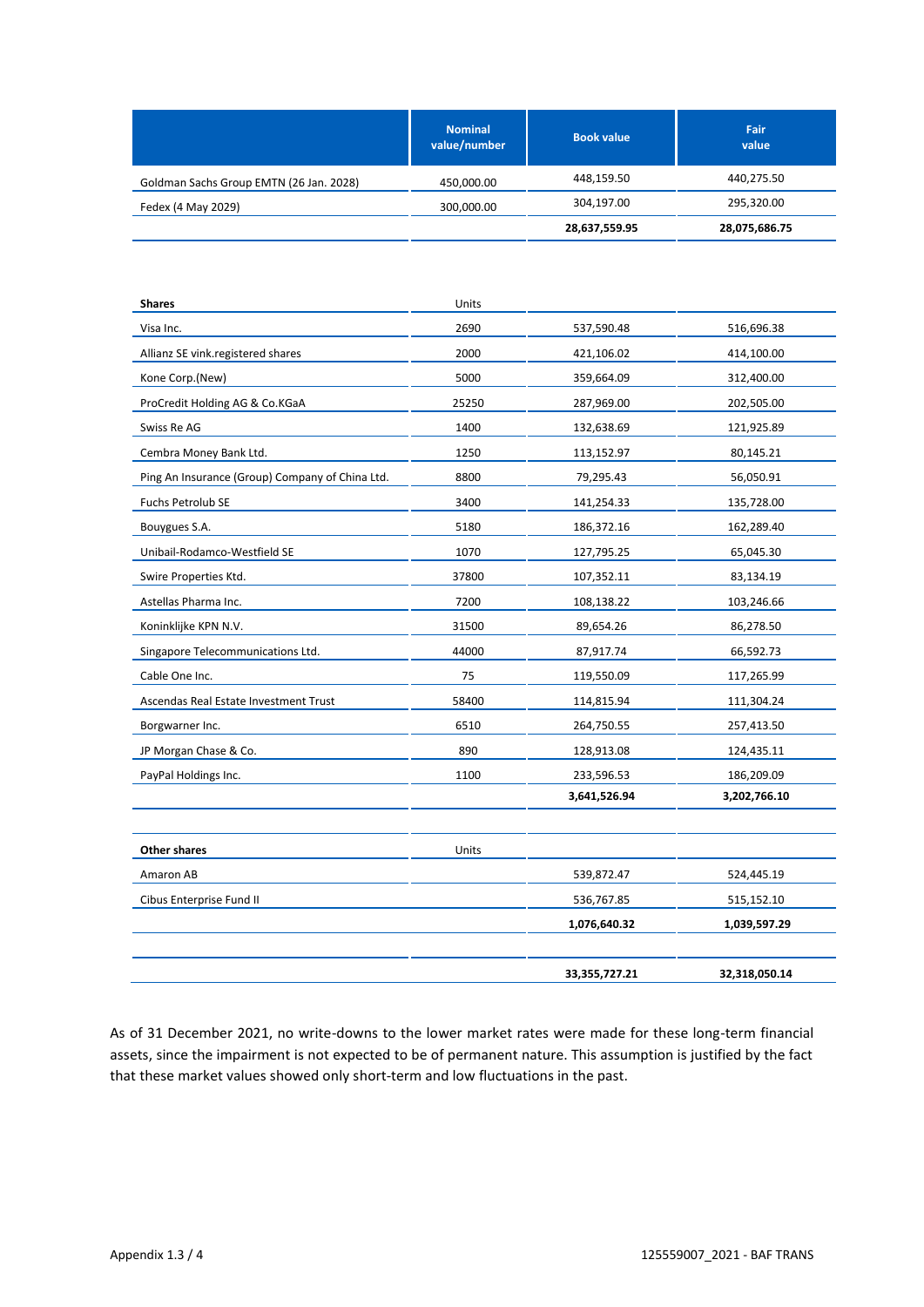## **Other assets**

The other current assets include a receivable of EUR 18,140.86 from Nature Trust Alliance GbR, a company under civil law, whose shareholders are Caucasus Nature Fund (CNF) next to Prespa Ohrid Nature Fund (PONT), Blue Action Fund and Internationaler Naturerbe Fonds - Legacy Landscapes Fund (LLF).

The remaining other current assets relate to a payment made for a long-term financial investment in the amount of EUR 3,015,671.06, for which financial assets were acquired shortly after the balance sheet date, to interest receivables and to a dividend claim. Except for the rent deposit of EUR 2,500.00, all other assets are, like in the prior year, due within one year.

## **Bank balances in foreign currencies**

As of the balance sheet date, the Foundation discloses bank balances denominated in foreign currencies of USD 821,487.24 (EUR 724,288.46), JPY 3,016,002.00 (EUR 23,104.39), CHF 207,221.45 (EUR 200,152.85) and GBP 11,816.16 (EUR 14,078.30).

## **Foundation capital**

The former initial endowment remained unchanged as of the balance sheet date. According to the charter, the spendable capital was used in a minimum amount of 5% to 10% of the original amount of EUR 3,000,000.00 and thus in an amount of EUR 300,000.00 in the financial year.

## **Capital reserves**

The capital reserves result from funding capacity reserves in accordance with Sec. 62 (3) no. 2 German Tax Code (AO). Via the KfW Development Bank, Frankfurt am Main/Germany, the Federal Ministry for Economic Cooperation and Development (BMZ), Berlin/Germany, made a donation of EUR 12,783,052.97 to the funding capacity reserve in the financial year. An amount of EUR 3,116,529.60 was withdrawn from the capital reserve.

#### **Earnings reserves**

The earnings reserves can be analysed as follows:

|                                                  | 31 Dec. 2021  | 31 Dec. 2020 |
|--------------------------------------------------|---------------|--------------|
|                                                  | <b>EUR</b>    | <b>EUR</b>   |
| Free reserve pursuant to Sec. 62 (1) no. 3 AO    | 1,743,856.62  | 806,754.39   |
| Savings reserve pursuant to Sec. 62 (4) AO       | 1,442,545.90  | 1,442,545.90 |
| Project reserve pursuant to Sec. 62 (1) no. 1 AO | 7,996,241.43  | 7,469,645.52 |
| <b>Total</b>                                     | 11,182,643.95 | 9,718,945.81 |

An amount of EUR 937,102.23 was allocated to the free reserve (Sec. 62 (1) no. 3 German Tax Code (AO)) in the reporting year.

The grant received from the Swedish Ministry for Foreign Affairs (SE MFA) in the financial year (EUR 2,979,308.70) was allocated to a project reserve (Sec. 62 (1) no. 1 AO) for payment obligations for two funding projects. The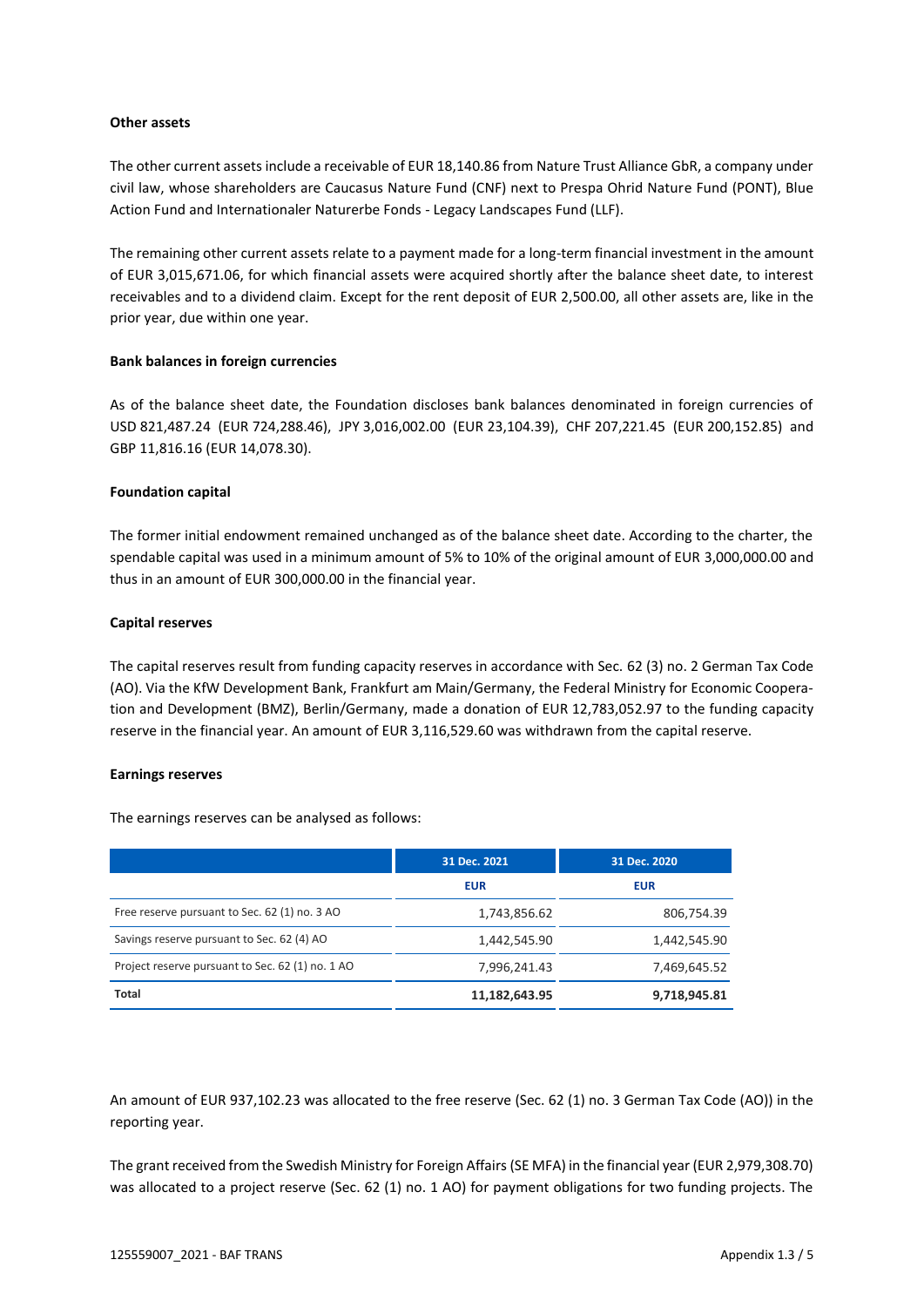project reserves set up in 2018 for payment obligations for three funding projects (a total of EUR 6,828,000.00) were used in the amount of EUR 2,452,712.79 in the financial year.

# **Provisions**

The other provisions include outstanding invoices for investment advice and asset management services received in the reporting year, for deposit fees, accounting services, costs for the annual financial statements as well as provisions for not yet taken vacation of the employees.

# **Liabilities**

Liabilities from conditionally repayable donations result from three donations made by Agence Française de Développement (AFD) of EUR 2,500,000.00 in 2018 and 2019 and EUR 5,000,000.00 in the financial year, which are linked to a concrete, individually agreed condition and/or an individually agreed provision as regards their use, so that they must be used for the specific purpose. In case of non-compliance with this condition/provision, Agence Française de Développement may reclaim the donations. An amount of EUR 2,437,500.00 was used in accordance with the provisions and the liability was reduced by this amount.

The other liabilities relate to received so-called variation margin payments of EUR 43,719.46 (prior year: EUR 0.00) from open unconditional forwards (futures on the USD), wage tax liabilities of EUR 17,409.51 (prior year: EUR 15,926.87) as well as capital yield to be transferred of EUR 1,925.00 (prior year: 0.00).

|                                                   | <b>Total amount</b>                   | <b>Residual term of</b><br>less than 1 year | <b>Residual term of</b><br>more than 1 year | <b>Residual term of</b><br>more than 5 years |
|---------------------------------------------------|---------------------------------------|---------------------------------------------|---------------------------------------------|----------------------------------------------|
|                                                   | <b>EUR</b>                            | <b>EUR</b>                                  | <b>EUR</b>                                  | <b>EUR</b>                                   |
| Liabilities from Contingently Repayable Donations | 5,000,000<br>prior year:<br>2,437,500 |                                             | 5,000,000<br>prior year:<br>2,437,500       |                                              |
| Trade payables                                    | 1,380<br>prior year: 2,752            | 1,380<br>prior year: 2,752                  |                                             |                                              |
| Other liabilities                                 | 63,054<br>prior year:<br>15,927       | 63,054<br>prior year:<br>15,927             |                                             |                                              |
| <b>Total</b>                                      | 5,064,434<br>prior year:<br>2,456,179 | 64,434<br>prior year:<br>18,679             | 5,000,000<br>prior year:<br>2,437,500       |                                              |

The residual terms of liabilities are as follows (rounded in EUR):

# **Notes to the statement of profit and loss**

The dividends result from long-term securities.

Interest and similar income relate to bonds disclosed under the long-term securities, to time deposit investments and to a current account.

Distributions from funds result from investment fund shares disclosed under long-term securities.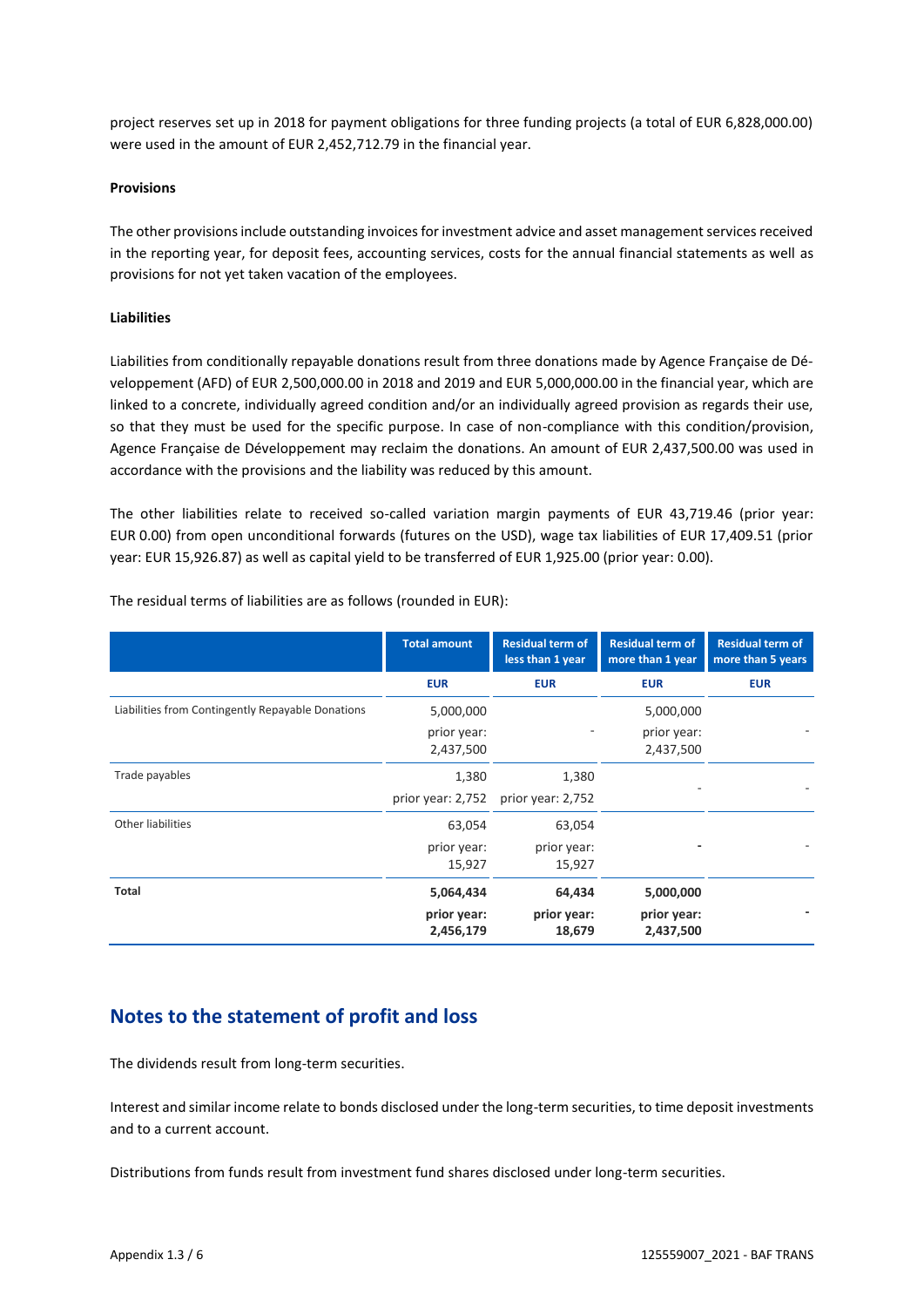The expenses for the asset investment result from fees paid for investment consultancy, from deposit fees, custody fees, foreign withholding taxes, capital yield tax and from administration expenses of Nature Trust Alliance GbR that relate to the asset investment.

Grants, donations and other income include a grant of the Swedish Ministry for Foreign Affairs SE MFA) of EUR 2,979,308.70, a grant of the Global Climate Fund via the KfW of EUR 240,000.00 as well as the income from the use of the above-mentioned repayable donations of Agence Francaise de Developpement of EUR 2,437,500.00. The corresponding expense was recognised in the same amount under expenses for funding measures.

The expenses for programme grants and projects relate to direct costs for grants to non-governmental organisations.

The expenses for programme development and management relate to staff and travel costs as well as to costs for procured external services.

The administrative expenses comprise personnel expenses, rent and other office expenses incurred by Nature Trust Alliance GbR, audit and external accounting costs, employee costs, consultancy costs, IT services, rental expenses, insurances and sundry oeprating expenses.

The item fundraising and communications includes personnel expenses, expenses for the preparation of documents for public relations work and sundry fundraising expenses.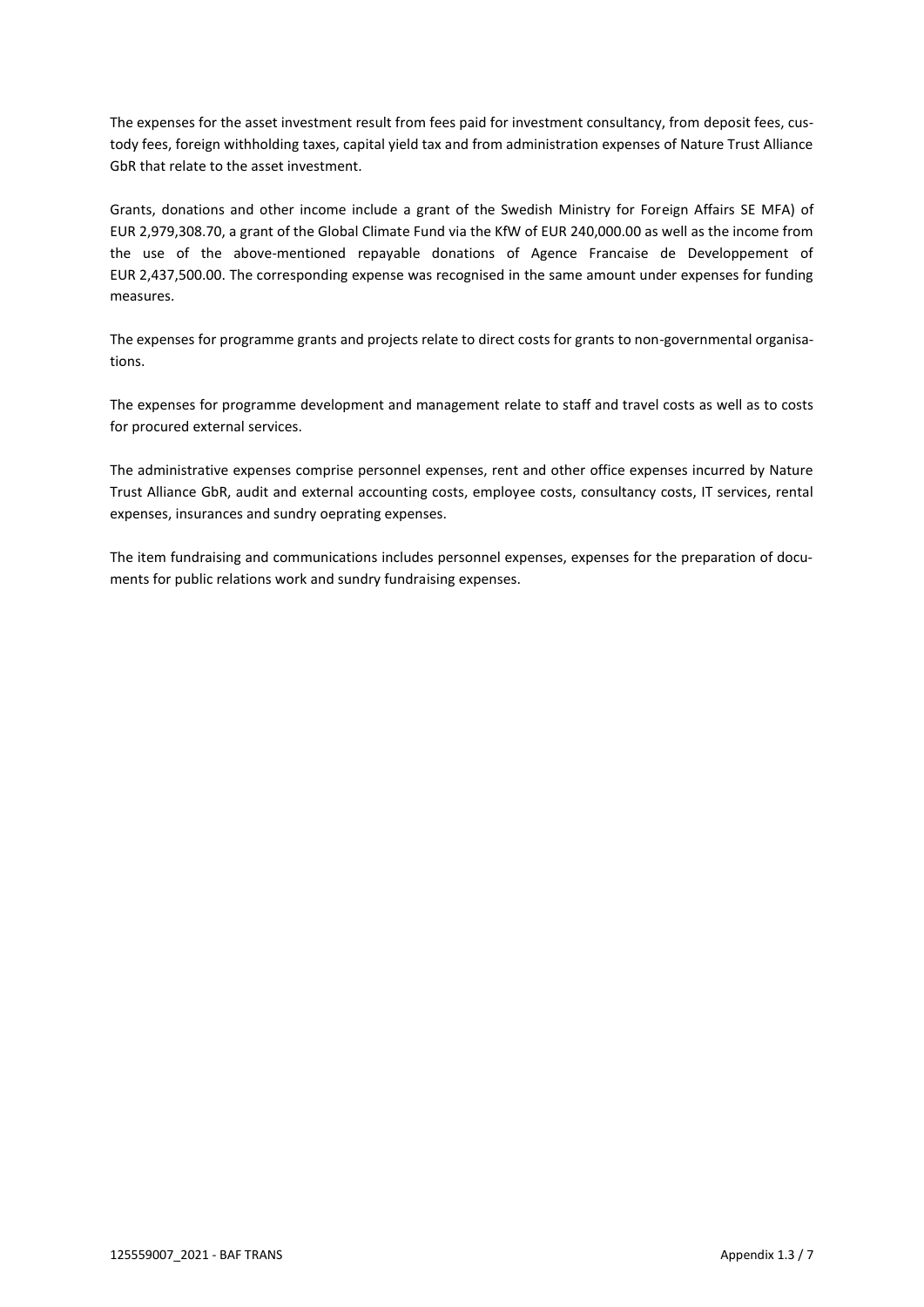# **Other disclosures**

The liabilities of Nature Trust Alliance GbR, Frankfurt am Main/Germany, whose personally liable shareholder is the Foundation, amount to EUR 120,296.47 as of the balance sheet date.

The commitments for future programme grants entered into so far amount to EUR 24,860,379.00 as of the balance sheet date.

# **Use of the donated funds**

The funds endowed to the Foundation (spendable capital, capital reserves and received donations and grants) are fully or proportionately used for certain projects and/or expense types and have developed as follows (amounts rounded in EUR):

| <b>Grant Programme</b>                          | <b>Original grant</b> | <b>Balance as of 31 De-</b><br>cember 2020 | Use in the year<br>2021 | <b>Total use since</b><br>granting | <b>Balance as of 31</b><br>December 2021 |
|-------------------------------------------------|-----------------------|--------------------------------------------|-------------------------|------------------------------------|------------------------------------------|
| AFD (1) Programme                               | 2,187,500             | 437,500                                    | 437,500                 | 2,187,500                          |                                          |
| AFD (2) Programme                               | 2,187,500             | 1,687,500                                  | 1,687,500               | 2,187,500                          |                                          |
| AFD (3) Programme                               | 4,375,000             |                                            |                         |                                    | 4,375,000                                |
| <b>Total AFD</b>                                | 8,750,000             | 2,125,000                                  | 2,125,000               | 4,375,000                          | 4,375,000                                |
|                                                 |                       |                                            |                         |                                    |                                          |
| <b>BMZ (financing phases 1&amp;2) Programme</b> | 19,000,000            | 15,994,225                                 | 2,867,182               | 5,872,957                          | 13,127,043                               |
| <b>BMZ (financing phase 3) Programme</b>        | 18,400,000            | 17,781,512                                 |                         | 618,488                            | 17,781,512                               |
| <b>BMZ</b> (financing phase 4) Programme        | 10,212,000            | 10,099,488                                 |                         | 112,512                            | 10,099,488                               |
| <b>BMZ (financing phase 5 I) Programme</b>      | 11,040,000            | 11,040,000                                 |                         |                                    | 11,040,000                               |
| <b>BMZ (financing phase 5 II) Programme</b>     | 11,760,409            |                                            |                         |                                    | 11,760,409                               |
| <b>Total BMZ</b>                                | 70,412,409            | 54,915,225                                 | 2,867,182               | 6,603,957                          | 63,808,452                               |
|                                                 |                       |                                            |                         |                                    |                                          |
| <b>SE MFA (1) Programme</b>                     | 4,540,596             |                                            |                         | 4,540,596                          |                                          |
| SE MFA (2) Programme                            | 2,466,642             | 2,466,642                                  | 2,452,713               | 2,452,713                          | 13,929                                   |
| SE MFA (3) Programme                            | 4,914,524             | 4,914,524                                  |                         |                                    | 4,914,524                                |
| SE MFA (4) Programme                            | 2,673,930             |                                            |                         |                                    | 2,673,930                                |
| <b>Total SE MFA</b>                             | 14,595,691            | 7,381,166                                  | 2,140,213               | 6,680,809                          | 7,602,382                                |
|                                                 |                       |                                            |                         |                                    |                                          |
| <b>NORAD (1) Programme</b>                      | 2,173,567             |                                            |                         |                                    | 2,173,567                                |
| <b>Total NORAD</b>                              | 2,173,567             |                                            |                         |                                    | 2,173,567                                |
|                                                 |                       |                                            |                         |                                    |                                          |
| <b>BMZ EbA* Programme</b>                       | 23,000,000            | 22,920,000                                 | 211,119                 | 291,119                            | 22,708,881                               |
| <b>GCF EbA Programme</b>                        | 197,043               |                                            | 104,843                 | 104,843                            | 92,200                                   |
| <b>Total EbA</b>                                | 23,197,043            |                                            | 316,962                 | 395,962                            | 22,801,081                               |
| <b>Total Programmeme cost</b>                   | 119,128,710           | 87,341,390                                 | 7,760,856               | 18,368,227                         | 100,760,483                              |

a) Programme costs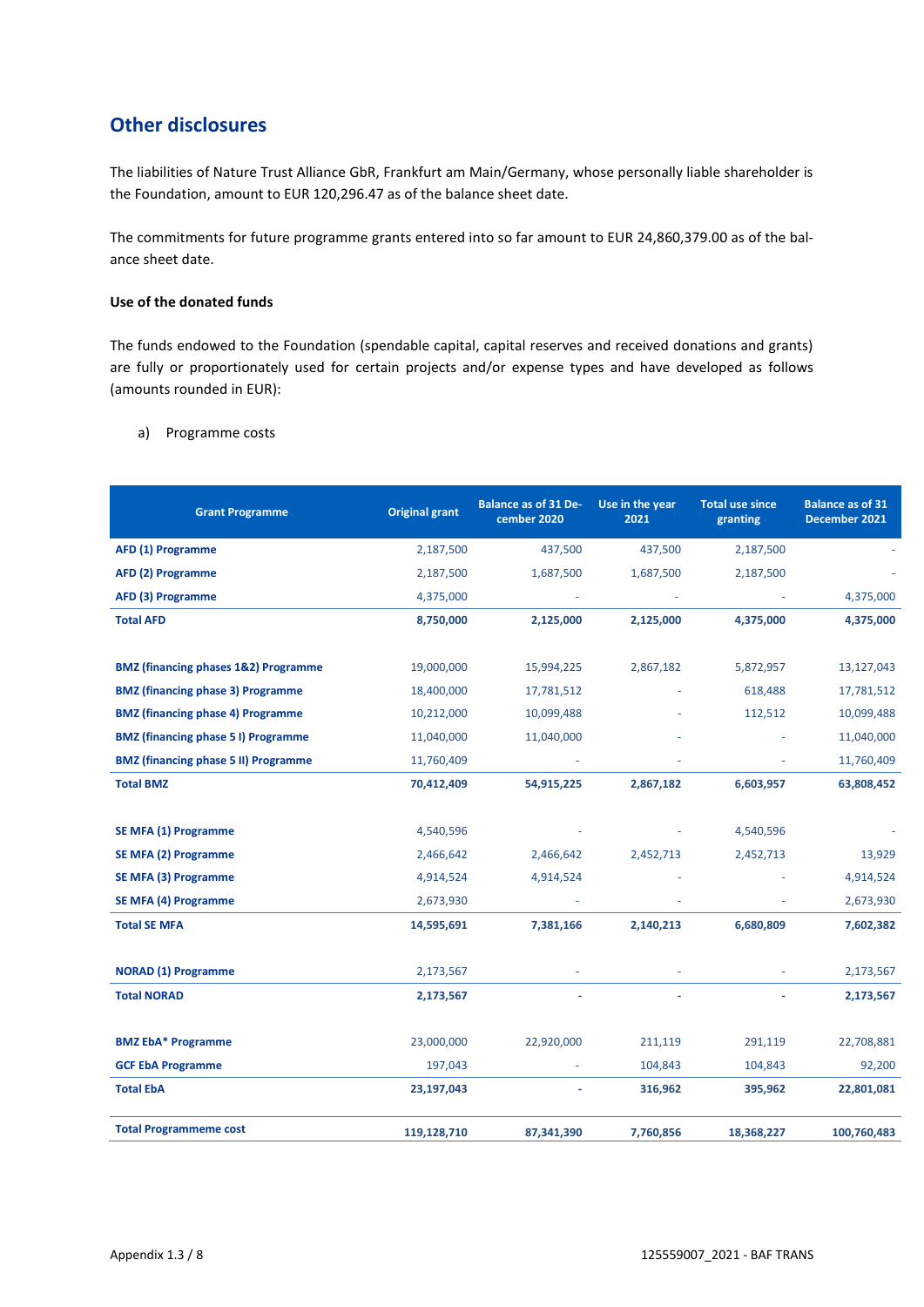# b) Operating expenses

Expenses for programme development and monitoring as well as administrative and other expenses are referred to as "operating expenses" from the perspective of the donors and are covered by transfers from spendable capital of EUR 300,000.00 and between 8% and 12.5% of the contributions of the Swedish Ministry of Foreign Affairs, the Agence Française de Développement and the grants of BMZ from financing phases 3 to 5 II as well as the financing for the EbA program. From the grants of BMZ for the GCF EbA program, up to 5% are used for operative expenses.

| <b>Grant programme</b>                                                            | <b>Original grant</b> | <b>Balance as of 31 De-</b><br>Use in the year<br><b>Total use since</b><br>cember 2020<br>2021<br>granting |         | <b>Balance as of 31 De-</b><br>cember 2021 |            |
|-----------------------------------------------------------------------------------|-----------------------|-------------------------------------------------------------------------------------------------------------|---------|--------------------------------------------|------------|
| <b>AFD (1) Operative expenses</b>                                                 | 312,500               |                                                                                                             |         | 312,500                                    |            |
| <b>AFD (2) Operative expenses</b>                                                 | 312,500               | 312,500                                                                                                     | 312,500 | 312,500                                    |            |
| <b>AFD (3) Operative expenses</b>                                                 | 625,000               |                                                                                                             |         |                                            | 625,000    |
| <b>Total AFD</b>                                                                  | 1,250,000             | 312,500                                                                                                     | 312,500 | 625,000                                    | 625,000    |
| <b>BMZ (financing phases 1&amp;2) Opera-</b><br>tive expenses (consumption stock) | 3,000,000             | 2,095,975                                                                                                   | 300,000 | 1,204,025                                  | 1,795,975  |
| <b>BMZ (financing phase 3) Operative ex-</b><br>penses                            | 1,600,000             | 1,553,314                                                                                                   |         | 46,686                                     | 1,553,314  |
| <b>BMZ (financing phase 4) Operative ex-</b><br>penses                            | 888,000               | 848,000                                                                                                     |         | 40,000                                     | 848,000    |
| <b>BMZ (financing phase 51) Operative</b><br>expenses                             | 960,000               | 960,000                                                                                                     |         |                                            | 960,000    |
| <b>BMZ (financing phase 5 II) Operative</b><br>expenses                           | 1,022,644             |                                                                                                             |         |                                            | 1,022,644  |
| <b>Total BMZ</b>                                                                  | 7,470,644             | 5,457,289                                                                                                   | 300,000 | 1,290,711                                  | 6,179,933  |
|                                                                                   |                       |                                                                                                             |         |                                            |            |
| <b>SE MFA (1) Operative expenses</b>                                              | 648,657               | 88,482                                                                                                      |         | 560,175                                    | 88,482     |
| <b>SE MFA (2) Operative expenses</b>                                              | 352,377               | 281,902                                                                                                     |         | 70,475                                     | 281,902    |
| <b>SE MFA (3) Operative expenses</b>                                              | 486,052               | 486,052                                                                                                     |         |                                            | 486,052    |
| <b>SE MFA (4) Operative expenses</b>                                              | 305,379               |                                                                                                             |         |                                            | 305,379    |
| <b>Total SE MFA</b>                                                               | 1,792,465             | 856,436                                                                                                     |         | 630,650                                    | 1,161,815  |
| <b>NORAD (1) Operative expenses</b>                                               | 310,510               |                                                                                                             |         |                                            | 310,510    |
| <b>Total NORAD</b>                                                                | 310,510               |                                                                                                             |         |                                            | 310,510    |
| <b>BMZ EbA* Operative expenses</b>                                                | 2,000,000             | 1,837,723                                                                                                   | 38,229  | 200,506                                    | 1,799,494  |
| <b>GCF EbA Operative expenses</b>                                                 | 42,957                |                                                                                                             | 42,957  | 42,957                                     |            |
| <b>Total EbA</b>                                                                  | 2,042,957             | 1,837,723                                                                                                   | 81,186  | 243,463                                    | 1,799,494  |
| <b>Total operating expenses</b>                                                   | 12,866,576            | 8,463,948                                                                                                   | 693,686 | 2,789,824                                  | 10,076,752 |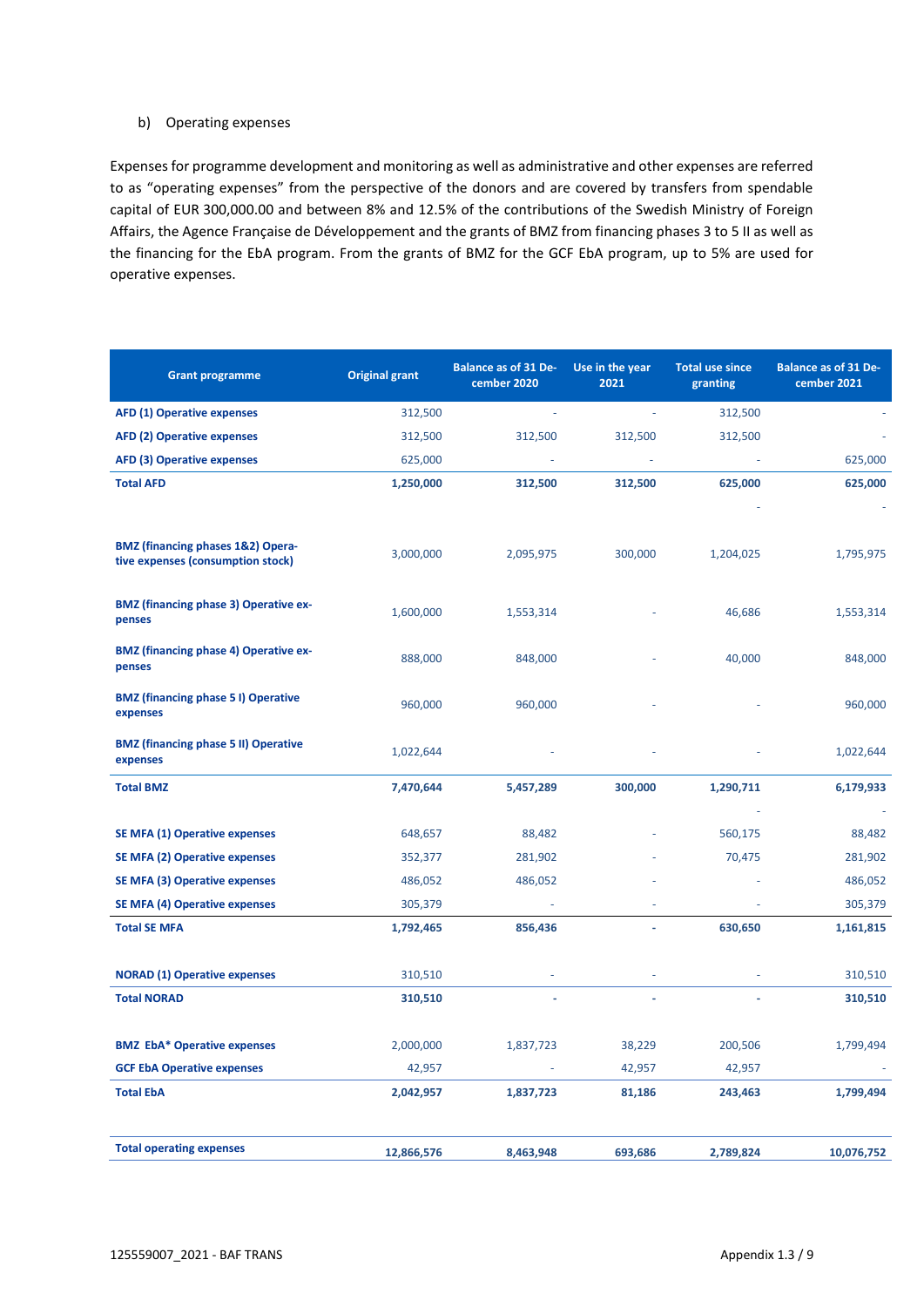Among other matters, the supervisory board of Foundation Blue Action Fund resolved that programme expenses that do not take the form of direct payments, e.g. expenses for surveys and research activities and knowledge exchange and information of decision takers, shall currently be financed with the funds for covering operating expenses.

# **Other financial commitments**

As of the reporting date, there are (as yet uncalled) payment obligations for direct investments in the area of asset investment amounting to EUR 6,905,134.71.

## **Management board**

Mr Markus Knigge, Executive Director of Management Board, Berlin/Germany

Mr David Fielding Morrison, Conservationist; member of the supervisory board of nature conservation trust funds and public enterprises; Paris/France

Ms Judith Weigand-Jahn, Programme Manager and member of the management board, Berlin/Germany (since 1 May 2021)

## **Supervisory board**

Ms Heike Henn, Chairwoman, Head of the subdivision for Climate Policy, Energy, Urban Development and Environment (ad interim) and Person in charge for Climate Policy and Climate Financing, BMZ, Bonn/Germany

Mr Stephan Opitz, Deputy Chairman, member of the directorate, KfW development bank, Frankfurt am Main/Germany

Ms Helen Ågren, Swedish Ministry of Foreign Affairs, Ambassador for the Ocean, Stockholm/Sweden

The members of the supervisory board serve in a voluntary capacity.

## **Number of employees**

In addition to the executive director, the Foundation had seven employees in the annual average of the financial year 2021.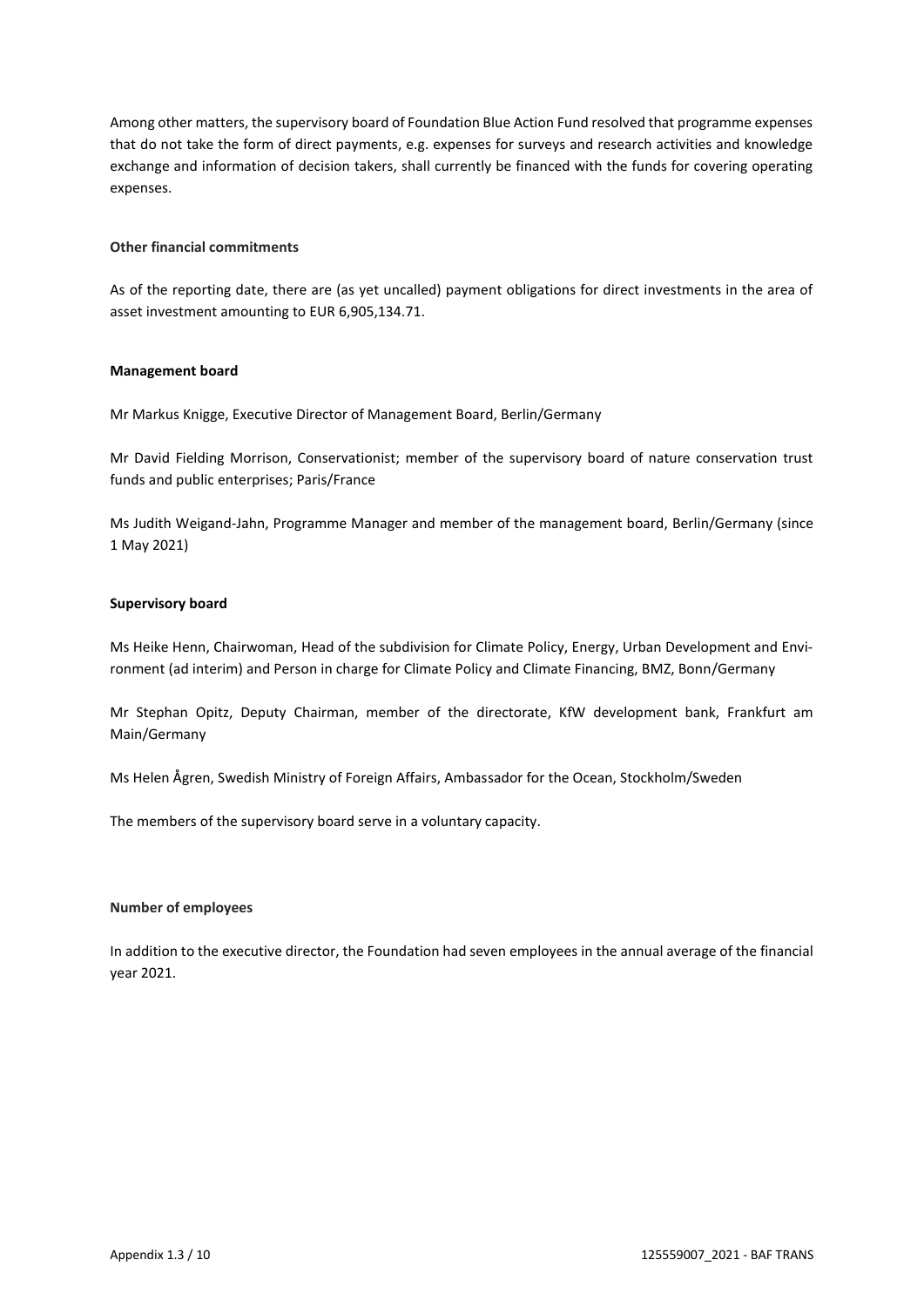# **Report on post-balance sheet date events**

The invasion of Ukraine by Russian forces on 24 February 2022 is a game-changing event for the global economy. A general deterioration of the economy and major macroeconomic changes may have a lasting negative impact on the value of the financial assets and credit balances held by the Foundation.

The Foundation's management board does not foresee any immediate impact on the Foundation's projects but is currently not in a position to fully grasp and assess the impact due to the Ukraine war. It follows that the resulting risks cannot be fully assessed either.

Frankfurt am Main/Germany, 20 May 2022

Blue Action Fund

The Management Board